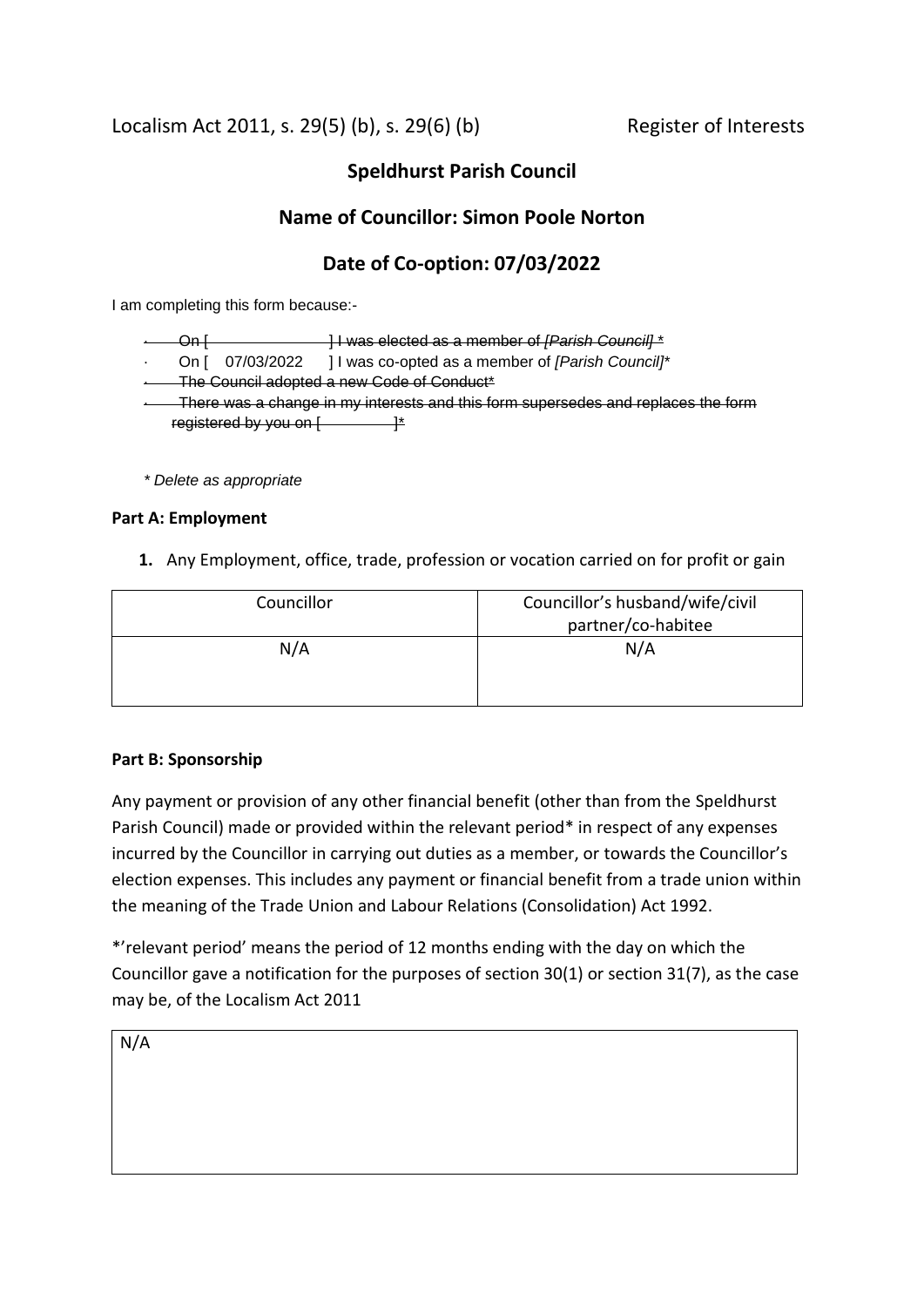# **Part C: Contracts**

 Any contract which is made between the relevant person (or a body in which the relevant person has a beneficial interest\*) and Speldhurst Parish Council

- (a) Under which goods or services are to be provided or works are to be executed; and
- (b) Which has not been fully discharged

\*"body in which the relevant person has a beneficial interest" means a firm in which the relevant person is a partner or a body corporate of which the relevant person is a director, or in the securities of which the relevant person has a beneficial interest;

"director" includes a member of the committee of management of an industrial and provident society;

| Councillor | Councillor's husband/wife/civil |
|------------|---------------------------------|
|            | partner/co-habitee              |
| N/A        | N/A                             |
|            |                                 |

### **Part D: Land**

Any beneficial interest in land\* which is within the area of the Speldhurst Parish Council

\*"land excludes an easement, servitude, interest or right in or over land which does not carry with it a right for the relevant person (alone or jointly with another) to occupy the land or receive income

| Councillor                               | Councillor's husband/wife/civil |
|------------------------------------------|---------------------------------|
|                                          | partner/co-habitee              |
| Ownership of home, jointly with my wife: | Joint owner of:                 |
| Somerden                                 | Somerden                        |
| Groombridge Hill                         | Groombridge Hill                |
| Groombridge                              | Groombridge                     |
| Tunbridge Wells                          | Tunbridge Wells                 |
| <b>TN3 9QE</b>                           | <b>TN3 9QE</b>                  |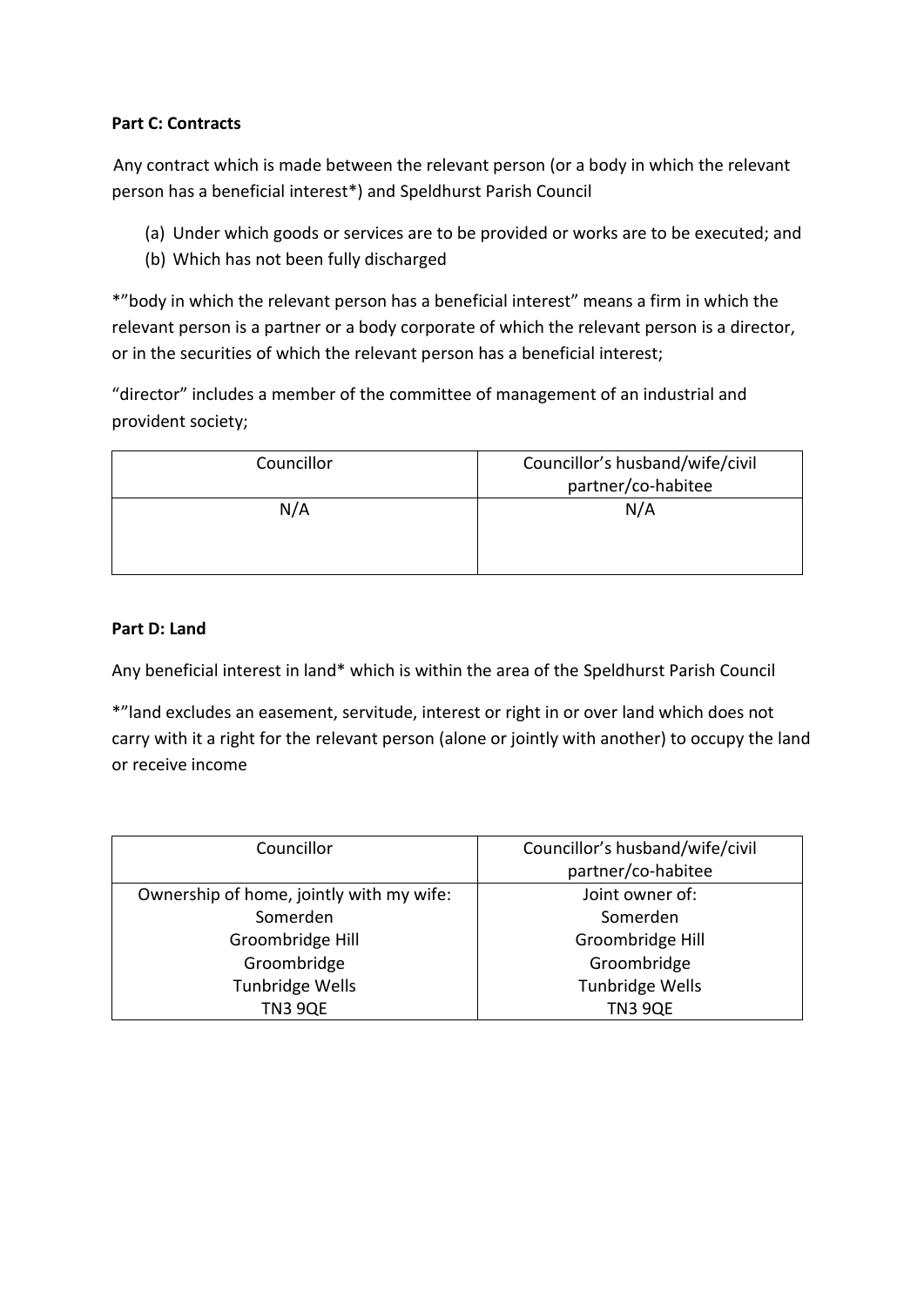# **Part E: Licences**

Any licence (alone or jointly with others) to occupy land\* in the area of the relevant authority for a month or longer

\*" land excludes an easement, servitude, interest or right in or over land which does not carry with it a right for the relevant person (alone or jointly with another) to occupy the land or to receive income

| partner/co-habitee |
|--------------------|
| N/A                |
|                    |

# **Part F: Corporate Tenancies**

Any tenancy where-

- (a) The landlord is Speldhurst Parish Council and
- (b) The tenant is a body in which the relevant person has a beneficial interest

\*"body in which the relevant person has a beneficial interest" means a firm in which the relevant person is a partner or a body corporate of which the relevant person is a director, or in the securities of which the relevant person has a beneficial interest.

"director" includes a member of the committee of management of an industrial and provident society

"securities" means shares, debentures, debenture stock, loan stock, bonds, units of a collective investment scheme within the meaning of the Financial Services and Markets Act 2000 and other securities of any description, other than money deposited with a building society

| Councillor | Councillor's husband/wife/civil<br>partner/co-habitee |
|------------|-------------------------------------------------------|
| N/A        | N/A                                                   |